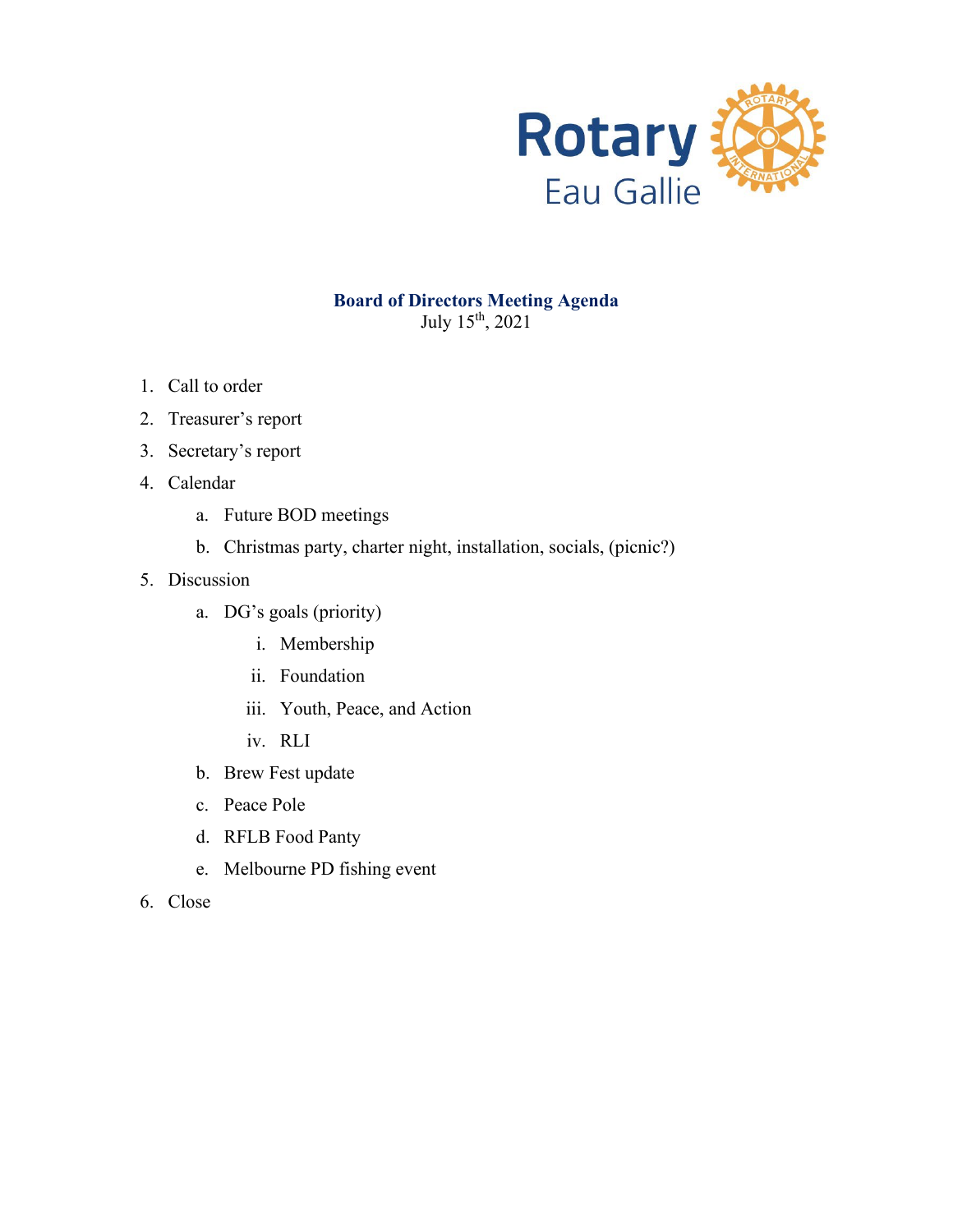

August  $10^{th}$ , 2021

- 1. Call to order
- 2. Treasurer's report
- 3. Secretary's report
- 4. Discussion
	- a. DG visit is September 14<sup>th</sup>
	- b. Appoint of Charities Corp President
	- c. John Rourk
	- d. Sgt. At Arms (time allotment)
	- e. Zoom hosting & set up
	- f. Brew Fest update
	- g. Peace Pole
	- h. RFLB Food Panty
	- i. Melbourne PD fishing event
	- j. PicNic
- 5. Close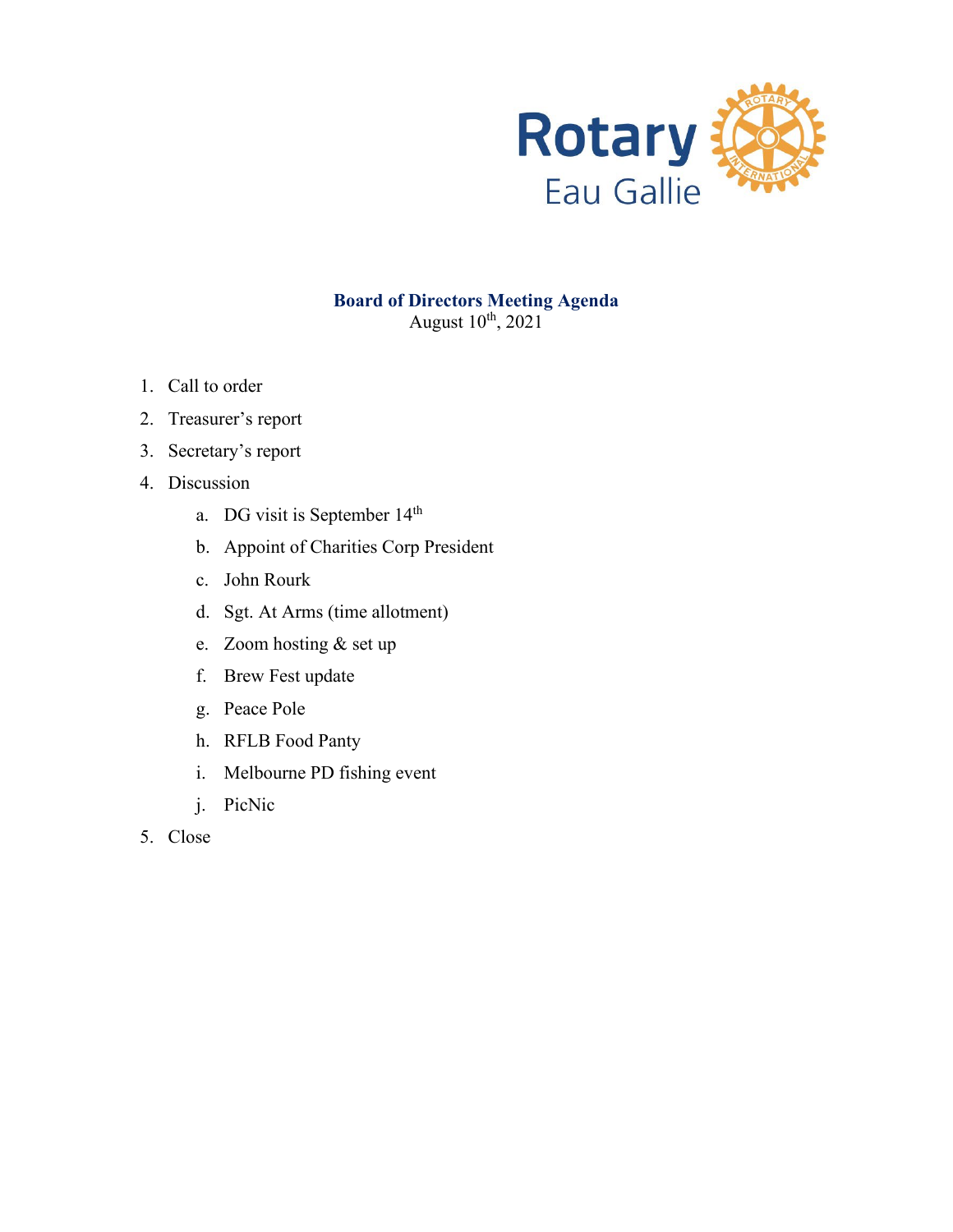

### **Board of Directors Meeting Agenda** September  $7<sup>th</sup>$ , 2021

- 1. Call to order
- 2. Treasurer's report
- 3. Secretary's report
- 4. Discussion
	- a. Follow up from previous BOD meeting
		- i. John Rourk
		- ii. RFLB Food Panty
		- iii. Melbourne PD fishing event
	- b. DG visit is September 14<sup>th</sup>
	- c. Youth
		- i. Rotaract
		- ii. Interact
		- iii. YPA
	- d. Salvation Army Bell Ringing
	- e. Literary Landmark
	- f. PicNic
- 5. Close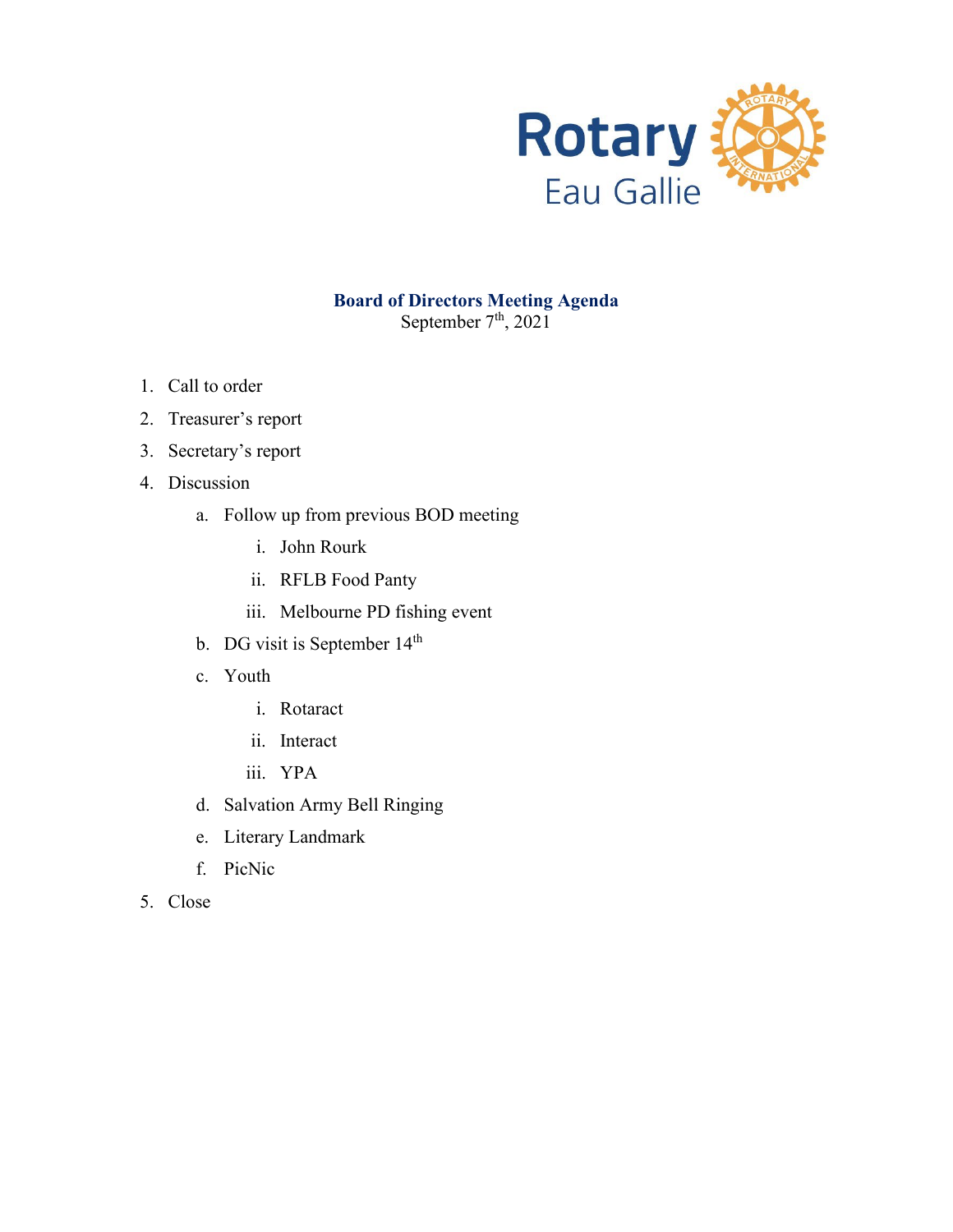

### **Board of Directors Meeting Agenda** October  $12<sup>th</sup>$ , 2021

- 1. Call to order
- 2. Treasurer's report
- 3. Secretary's report
- 4. Discussion
	- a. Follow up from previous BOD meeting
		- i. Club grant committee recommendation
		- ii. Melbourne PD fishing event
	- b. District Grant MOU
		- i. Draft district grant?
	- c. Nominating next year officers
	- d. Christmas Party scheduled for 12/7
	- e. New member proposal
	- f. Beach clean up
- 5. Close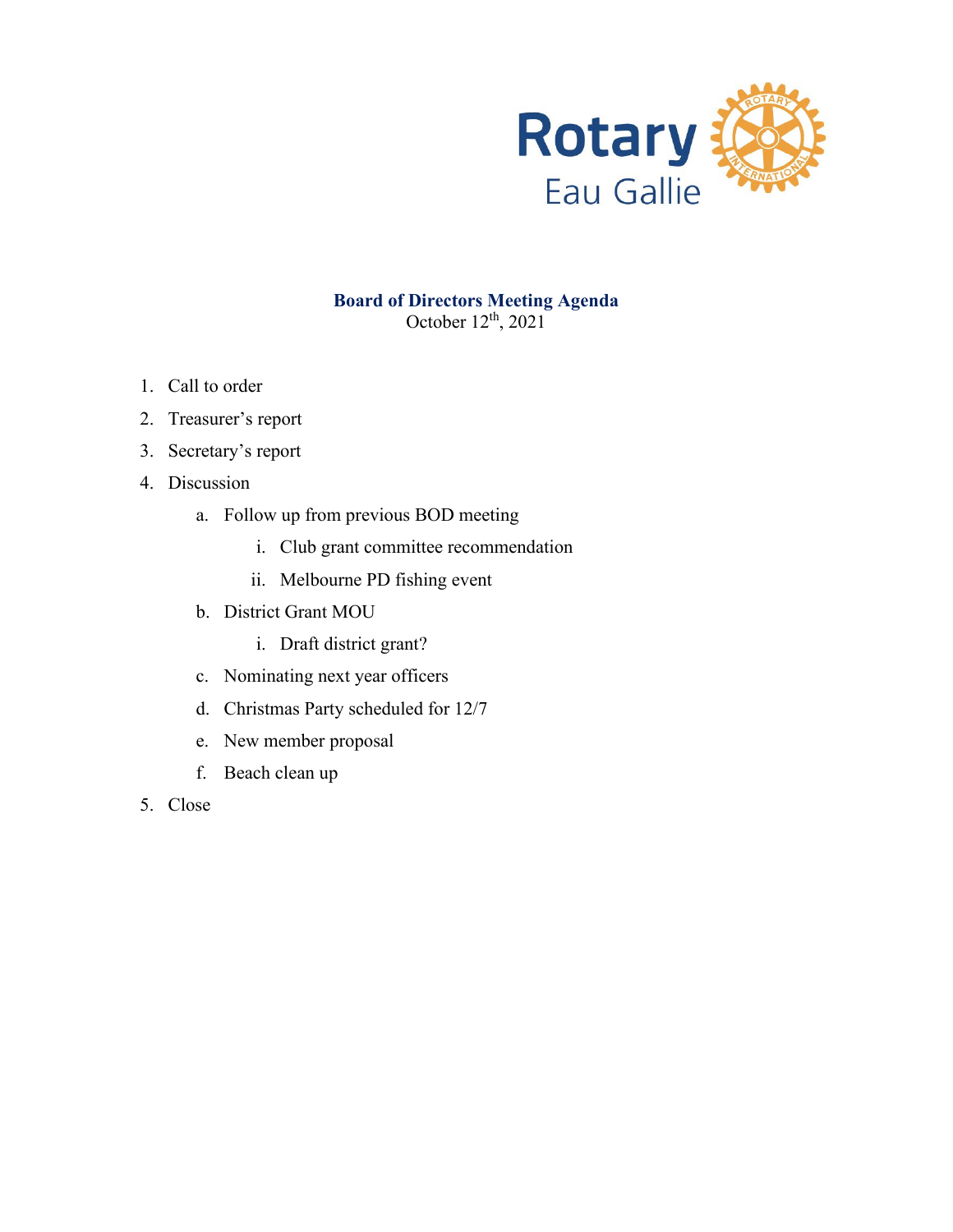

### **Board of Directors Meeting Agenda** November  $9<sup>th</sup>$ , 2021

- 1. Call to order
- 2. Treasurer's report
- 3. Secretary's report
- 4. Discussion
	- a. Nominating next year officers
	- b. Peace pole complete / dedication
	- c. Meetings around Christmas (Dec  $21<sup>st</sup>$  &  $28<sup>th</sup>$ )
	- d. Christmas Party scheduled for 12/7
	- e. Distribution on grants
	- f. Political comments at meetings
	- g. Support for Rotaract
	- h. Literary landmark approval received
	- i. Road construction on Pineapple
- 5. Close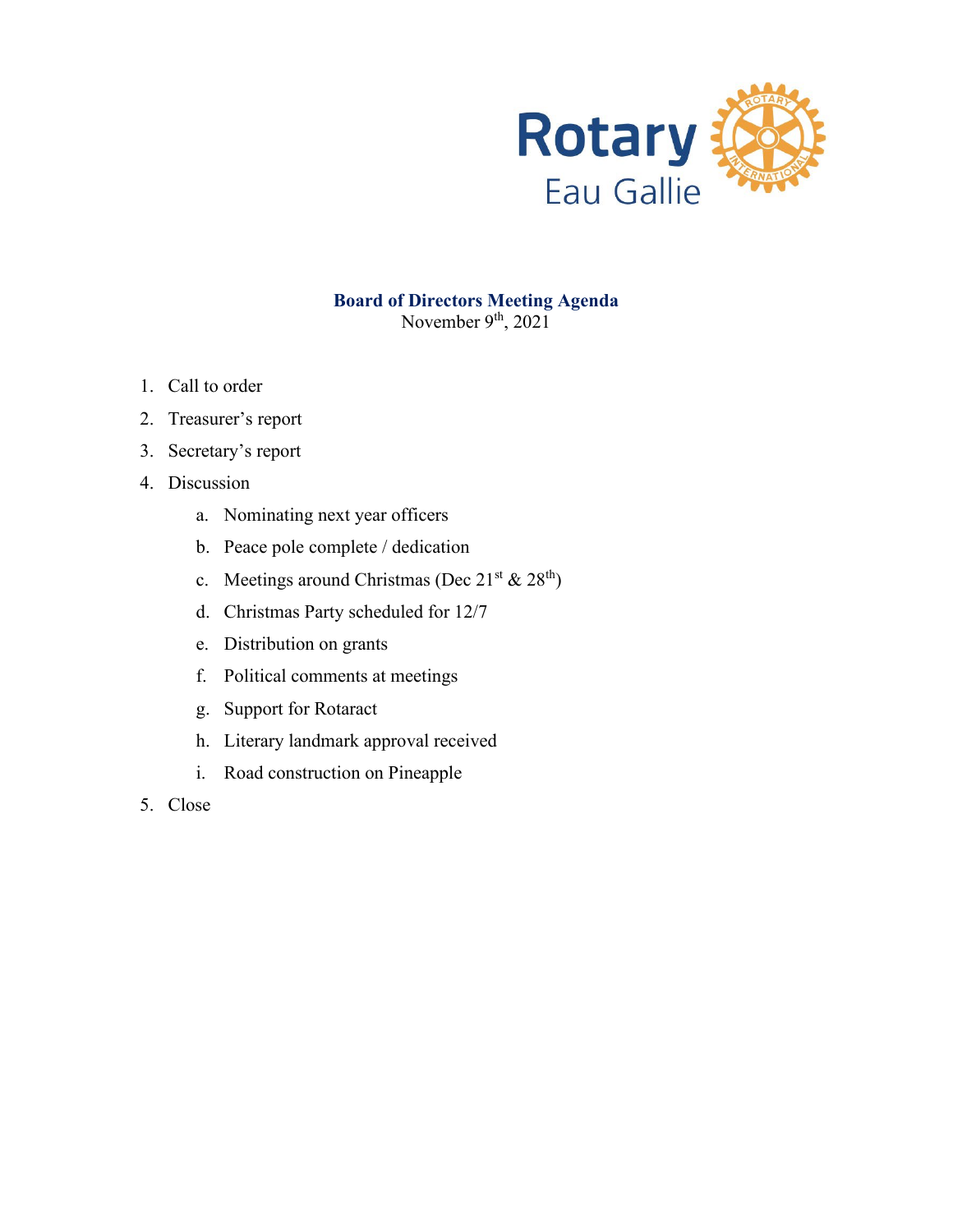

### **Board of Directors Meeting Agenda** December 14<sup>th</sup>, 2021

- 1. Call to order
- 2. Treasurer's report
- 3. Secretary's report
	- a. Status of Cedric, Brenda & Angela
- 4. Discussion
	- a. Nominating next year officers
	- b. Peace pole dedication
	- c. Interact status
		- i. RYLA
		- ii. Stipend checks (Rotaract too)
	- d. Programs for 2022
	- e. Reschedule or cancel BOD of 2/8/2022
- 5. Close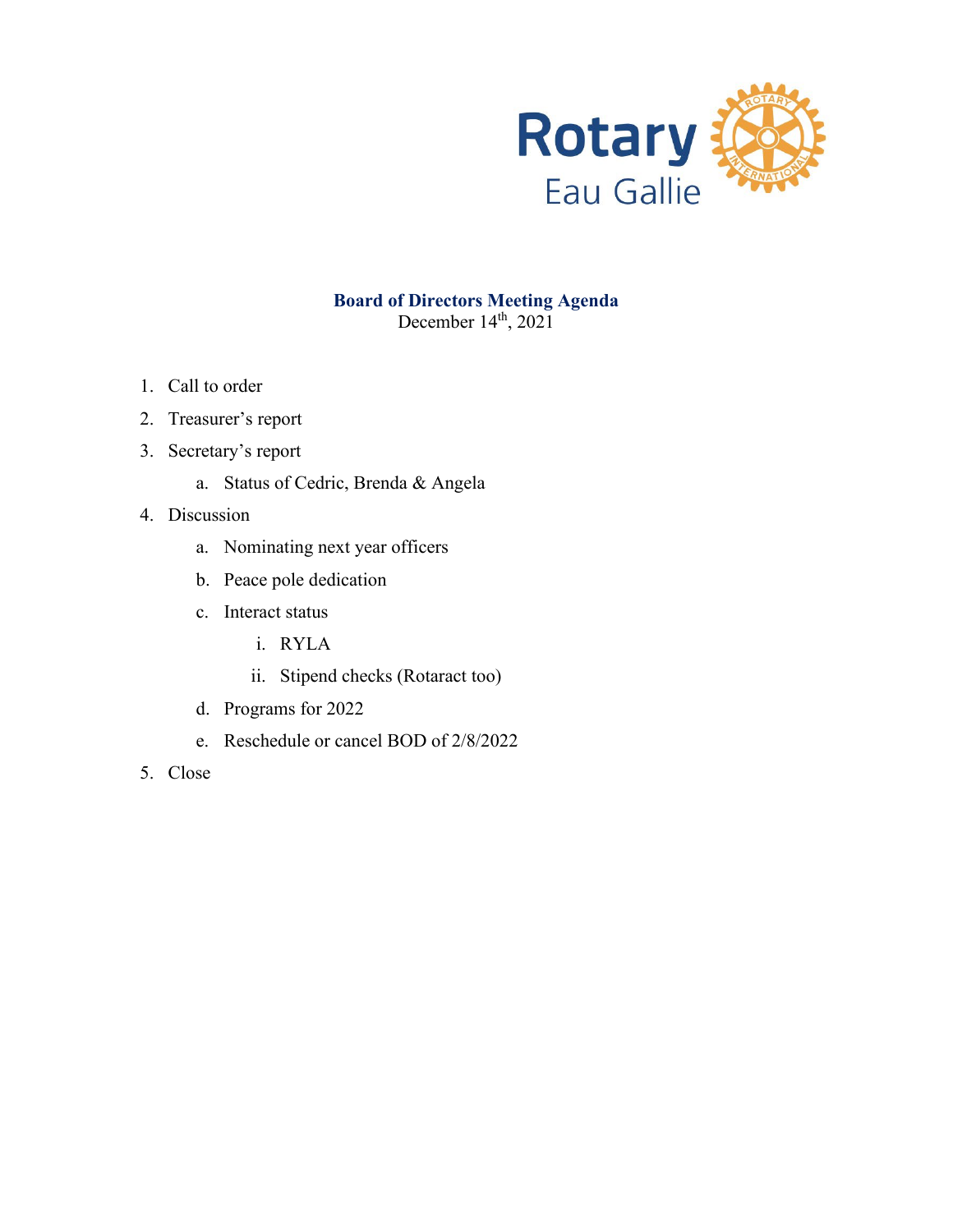

January 11<sup>th</sup>, 2022

- 1. Call to order
- 2. Treasurer's report
- 3. Secretary's report
	- a. Status of Cedric, Brenda & Angela
- 4. Discussion
	- a. Meal price increase
	- b. Meal reserved but not eaten
	- c. Charter Night plan
	- d. Nominating next year officers
	- e. Peace pole dedication
	- f. Programs for 2022
- 5. Close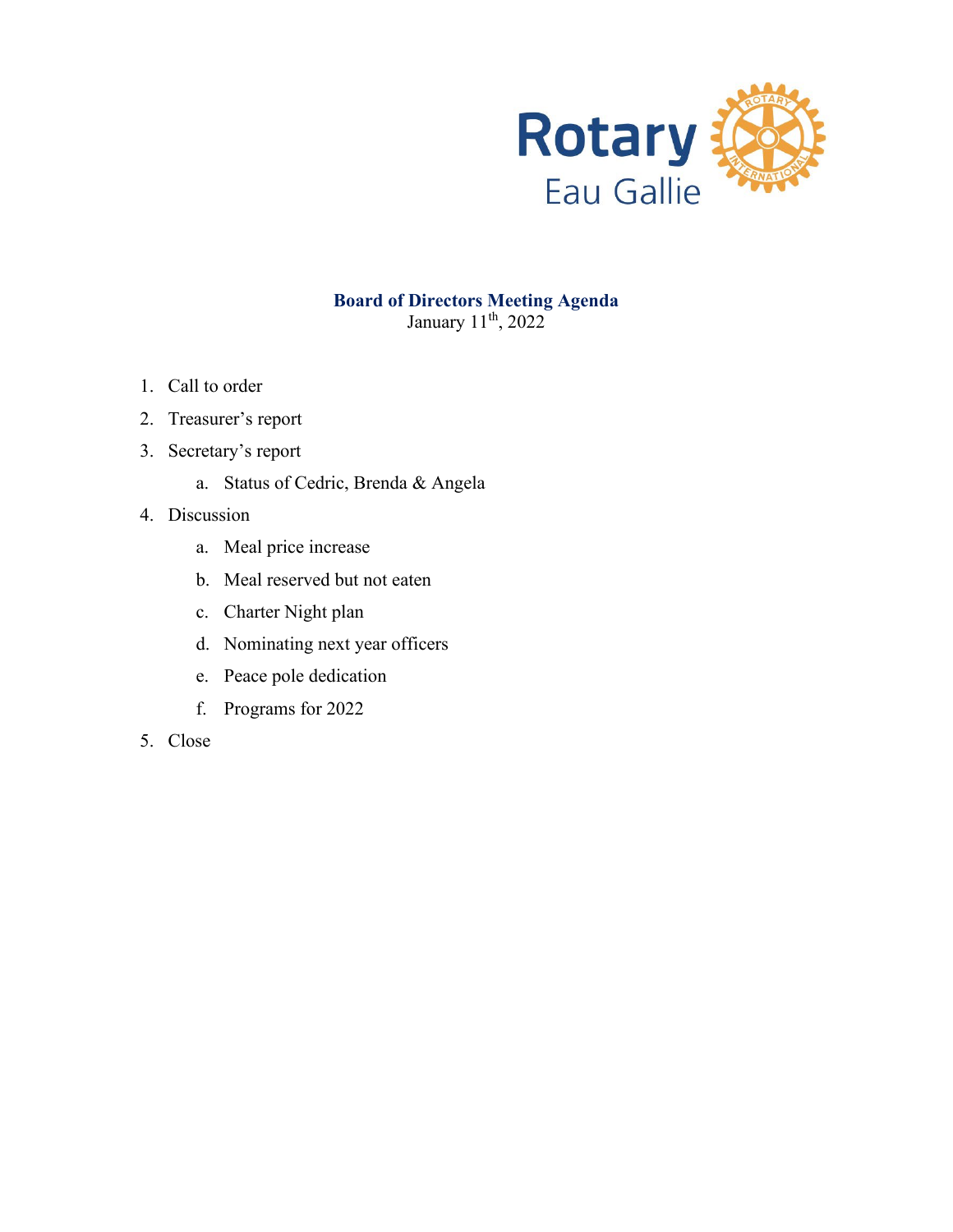

### **Board of Directors Meeting Agenda** February 15<sup>th</sup>, 2022

- 1. Call to order
- 2. Treasurer's report
- 3. Secretary's report
- 4. Discussion
	- a. 2022-2023 District Grant
		- i. \$1,672
		- ii. Application due by April 30<sup>th</sup>, 2022
	- b. List of charities sent the request for funding
	- c. Use of computer at club meetings
	- d. Removal of club's name from road sign
	- e. Charter noon status
	- f. Peace pole dedication
- 5. Close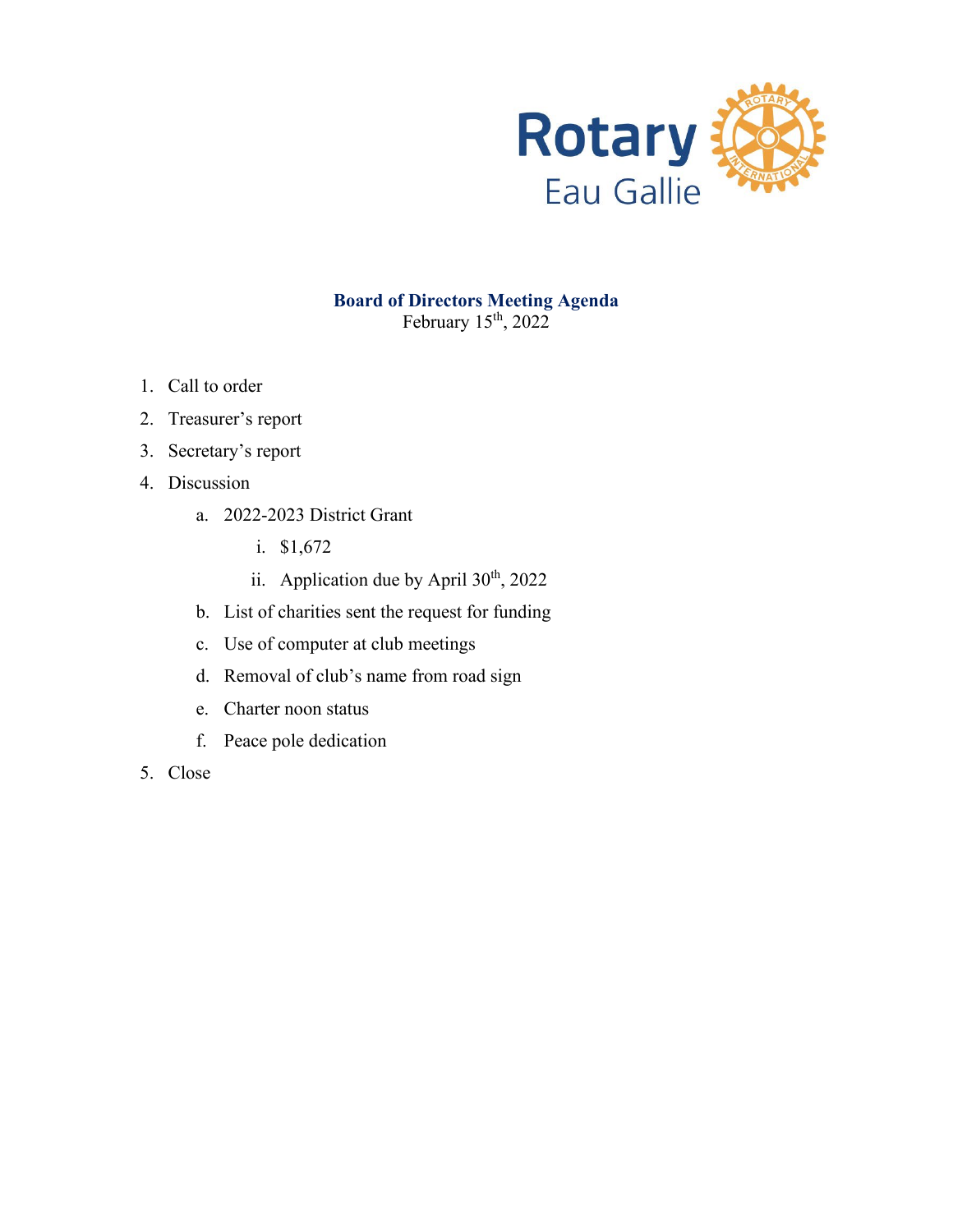

March 8<sup>th</sup>, 2022

- 1. Call to order
- 2. Treasurer's report
- 3. Secretary's report
- 4. Discussion
	- a. Proposed new member, Gary Grant
	- b. Peace Pole debrief
	- c. Literary Landmark 'heads-up'
	- d. EGHS Interact
		- i. RYLA
		- ii. Road clean up
	- e. Possible Global Grant
		- i. RC of Butabika Royals (Uganda)
		- ii. Artolution
	- f. Charter noon status
	- g. EGAD Art & Car Show (3/26)
	- h. Melbourne Parks Dept.
		- i. MELBoom request (7/4)
		- ii. Talk Like a Pirate Day (9/7)
		- iii. Eau Gallie Square Adopt the Park
	- i. Ak'Tenamit
		- i. Global grant (participation) electric motor
			- 1. Previous GG and funding
		- ii. Railing repair \$100
- 5. Close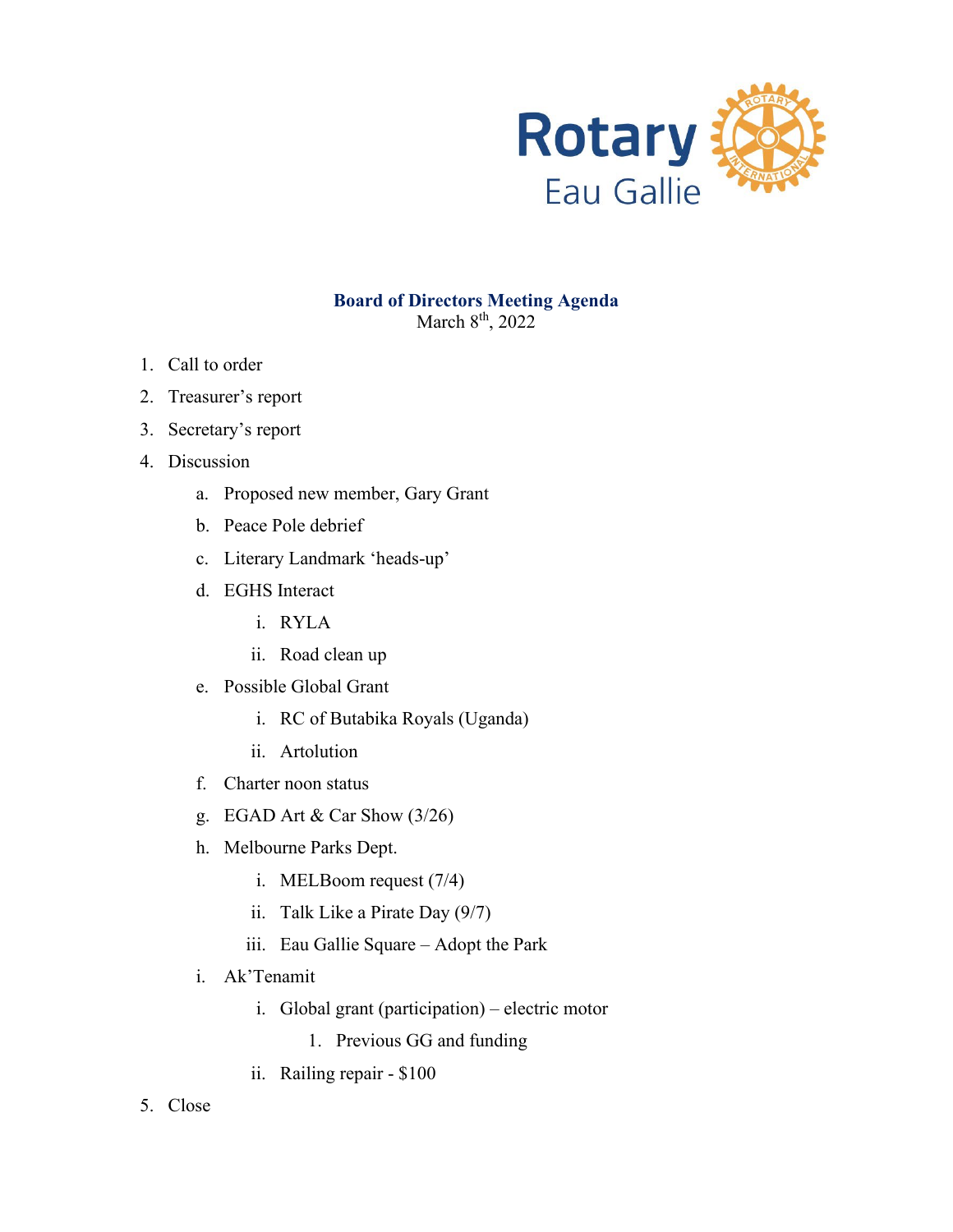

April 12th, 2022

- 1. Call to order
- 2. Treasurer's report
- 3. Secretary's report
- 4. Discussion
	- a. EGHS Interact
		- i. RYLA
		- ii. Scholarship application
	- b. Installation night (6/7)
	- c. EGRCC
	- d. DACdb website
	- e. Audio issues with Zoom
	- f. Habitat service opportunities
	- g. Melbourne Parks Dept.
		- i. MELBoom (7/4)
		- ii. Eau Gallie Square Adopt the Park
- 5. Close